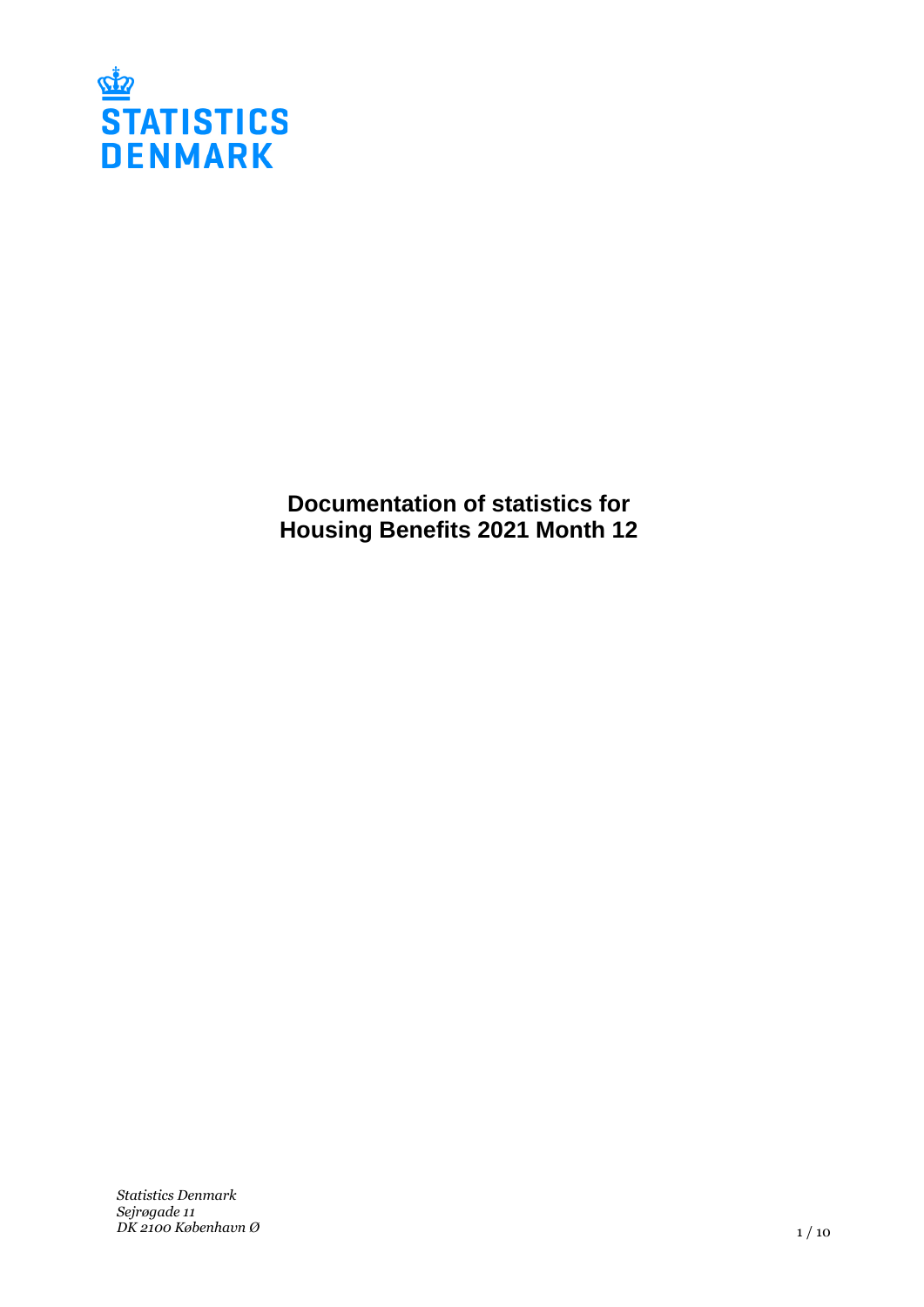

# **1 Introduction**

Housing benefit is a tax free subsidy granted to households with high housing expenses relative to the household income. The purpose of the statistics on housing benefit is to elucidate the number of beneficiaries of housing benefit and the amount received in benefit. The housing benefit statistics date back to 1967, but is in the current format comparable back to 2007.

# **2 Statistical presentation**

The statistics on housing benefits cover statistics on the number of all beneficiaries (i.e. households), and amounts received on a monthly basis. Rent subsidies (for non-pensioners, as well as to early retirees, who have been assigned pension after January 1st 2003) and housing allowances (for retirees) depending on a number of variables (type of benefit, rent income and number of children).

## **2.1 Data description**

Housing benefits cover statistics on the number of beneficiaries (i.e. households) and the amount paid in December of each year. Rent subsidies (for non-pensioners, as well as to early retirees who have been awarded a pension after 1 January 2003) and housing allowances (pensioners) for December distributed on a number of variables (by type of benefit, rent income and number of children).

## **2.2 Classification system**

Housing benefit is aggregated the various types of benefits, and on municipality and Country in total in **BOST63**, and age in **BOST64**.

## **2.3 Sector coverage**

Not relevant for these statistics.

## **2.4 Statistical concepts and definitions**

Housing benefit: Tax-free subsidy on housing expenses. The amount depends, among other things, on the rent, the household income and wealth and the number of children and adults in the household. Housing benefit is primarily granted to tenants. Owners and co-operatives can be granted housing benefit consisting partly or entirely of a loan. Housing benefit is granted to a household - albeit the amount is paid to the individual applicant. Housing benefit is divided into housing allowance and housing subsidy.

Housing allowance: Housing benefit granted to retired senior citizens.

Housing subsidy: Housing benefit granted to citizens who are not retired.

## **2.5 Statistical unit**

Number of households and the amount paid.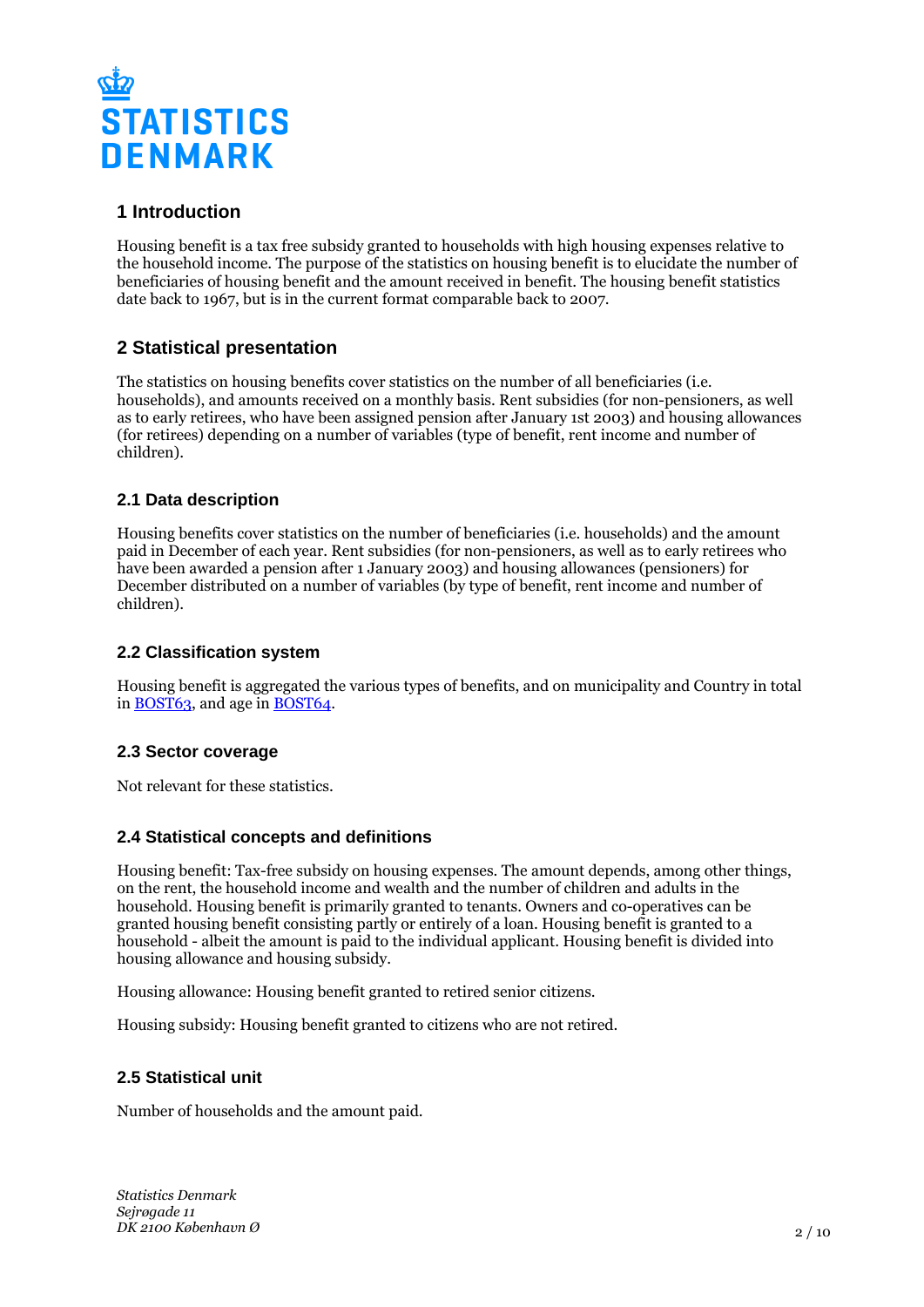

## **2.6 Statistical population**

The target population is all households who received housing benefit in 2020.

#### **2.7 Reference area**

Denmark.

## **2.8 Time coverage**

The statistics cover the time period from 2007 and onwards.

#### **2.9 Base period**

Not relevant for these statistics.

## **2.10 Unit of measure**

Households are measured as numbers. The amount paid is measured as DKK.

#### **2.11 Reference period**

2021.

## **2.12 Frequency of dissemination**

Yearly.

## **2.13 Legal acts and other agreements**

The Act on Statistics Denmark section 6 of Act no. 599 of 22nd June 2000.

No EU regulation.

## **2.14 Cost and burden**

There is no response burden, since data are collected via the housing benefit register.

## **2.15 Comment**

On http://www.Borger.dk information on housing benefits can be found - see here (in Danish) [boligstøtte](https://www.borger.dk/bolig-og-flytning/Boligstoette-oversigt).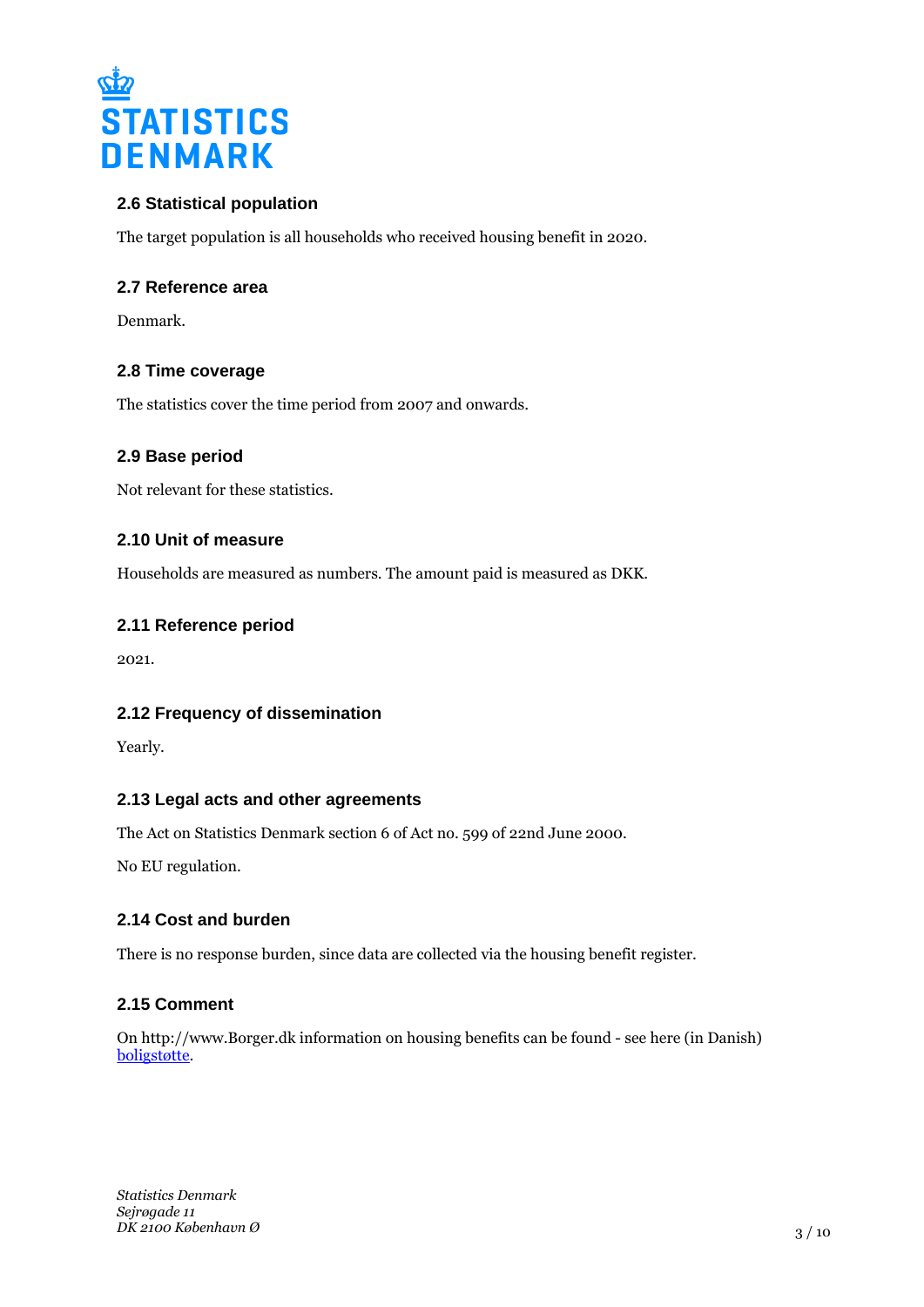

# **3 Statistical processing**

Data for these statistics are collected monthly from Udbetaling Danmark via a system-to-system connection. Data are treated annually. Invalid data are excluded. Afterwards, the data is aggregated by the type of housing benefit, municipality and age.

## **3.1 Source data**

The source of data is an administrative register on housing benefits operated by Udbetaling Danmark.

## **3.2 Frequency of data collection**

Data are collected monthly.

#### **3.3 Data collection**

data is delivered using a system-2-system solution.

## **3.4 Data validation**

Cases with invalid data is excluded. The remaining data are used in the statistics.

#### **3.5 Data compilation**

The housing benefit amount is in some cases reduced due to an upper threshold for the total amount of cash benefit. The actual paid amount used in these statistics is adjusted accordingly. The subsidy rate for a household can changes in the middle of a month for several reasons. In that case, a full month's rate of the most recent housing benefit rate is used. The statistics include the average, median, upper and lower quartile of housing benefit payments and the number of households receiving housing benefits aggregated by municipality ([BOST63](https://www.statbank.dk/bost63) ) and age ([BOST64\)](https://www.statbank.dk/bost64).

## **3.6 Adjustment**

There are no corrections made to data other than what has been mentioned under Data validation and Data processing.

## **4 Relevance**

These statistics are relevant for various Ministries, municipalities, researchers, and KL- Local Government Denmark and researchers. The statistics are used internally in Statistics Denmark, Municipal budgets and to assess the law on individual housing benefits.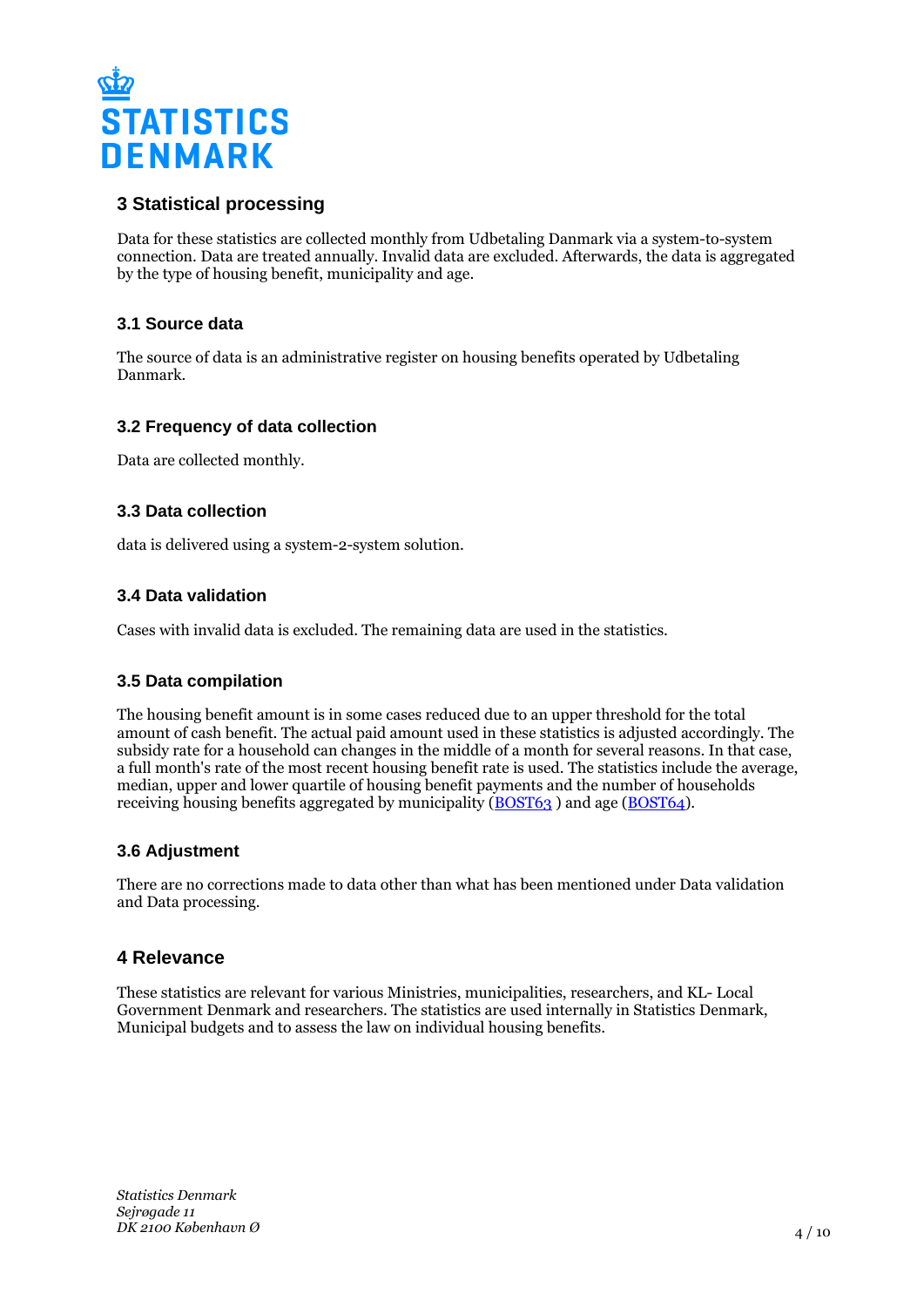

## **4.1 User Needs**

The primary users are The Ministry of Children, Gender Equality, Integration and Social Affairs, The Ministry of Finance (Including "The Law Model"), KL, municipalities and researchers. The statistics are used for other statistics in Statistics Denmark, municipal budgets and assessment of the Law on Housing Subsidies.

## **4.2 User Satisfaction**

The statistics can be adjusted on the basis of feedback from users.

#### **4.3 Data completeness rate**

Not relevant for these statistics.

# **5 Accuracy and reliability**

The statistics are based on administrative registers of housing benefits, but errors and duplicates may occur in the register. Invalid data and duplicates are removed (less than 0.01 pct.). The housing benefit amounts are overestimated compared to reality, since months with less than a full month's housing eligibility are included as a full month in the statistics. Only final figures are published.

## **5.1 Overall accuracy**

The statistics are based on the administrative register of housing assistance (Udbetaling Danmark). After excluding invalid data, the frame population is about 99.9 per cent. of the target population. The amounts in the statistics are a little overestimated compared to the reality, as the statistics covers amounts for whole months even though the housing benefit in some cases is awarded for a shorter period. If the housing benefit is reduced due to the cash benefit ceiling, the amount is calculated based on the stated reduction amount in the register. There might occur errors in the register, which is not detected by Statistics Denmark. In those cases, the error is included in the statistics as well as in the payout itself.

## **5.2 Sampling error**

Not relevant for these statistics.

## **5.3 Non-sampling error**

The statistics are based on the administrative register on housing benefits in Udbetaling Denmark. After excluding invalid data, the population of the statistics consist of approximately 99.9 pct. of the target population. In the statistics, housing benefits are calculated for entire months. Households which are only eligible for housing benefit for part of the month, the amount paid in the statistics is therefore an overestimate of the reality. Reduction in housing benefit, due to the upper threshold of total cash benefit, introduces a small risk of calculation errors.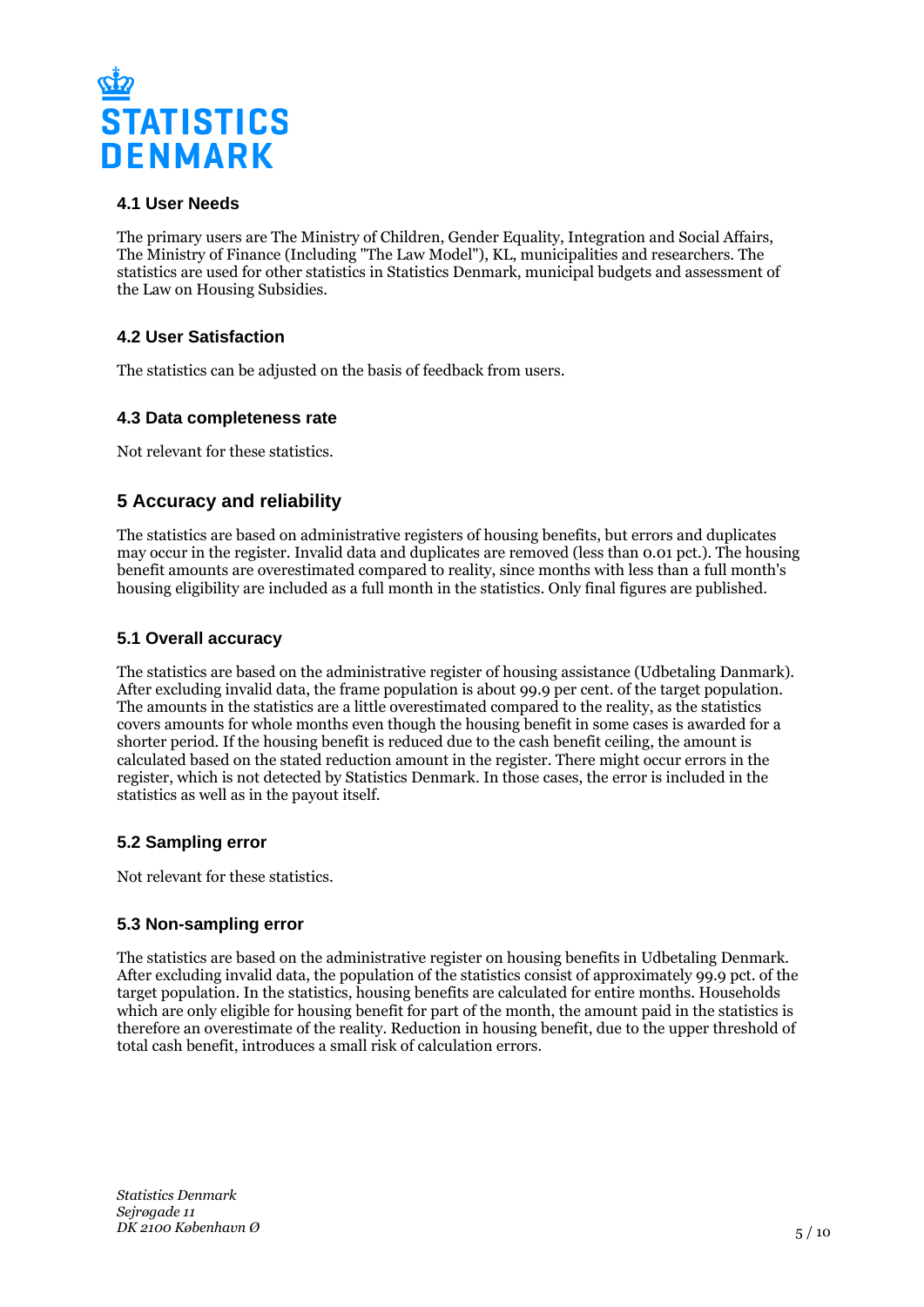

## **5.4 Quality management**

Statistics Denmark follows the recommendations on organisation and management of quality given in the Code of Practice for European Statistics (CoP) and the implementation guidelines given in the Quality Assurance Framework of the European Statistical System (QAF). A Working Group on Quality and a central quality assurance function have been established to continuously carry through control of products and processes.

## **5.5 Quality assurance**

Statistics Denmark follows the principles in the Code of Practice for European Statistics (CoP) and uses the Quality Assurance Framework of the European Statistical System (QAF) for the implementation of the principles. This involves continuous decentralized and central control of products and processes based on documentation following international standards. The central quality assurance function reports to the Working Group on Quality. Reports include suggestions for improvement that are assessed, decided and subsequently implemented.

## **5.6 Quality assessment**

The overall quality is good, since the source of the data is the administrative payment register with full coverage.

## **5.7 Data revision - policy**

Statistics Denmark revises published figures in accordance with the [Revision Policy for Statistics](https://www.dst.dk/en/OmDS/strategi-og-kvalitet/revisionspolitik.aspx)  [Denmark.](https://www.dst.dk/en/OmDS/strategi-og-kvalitet/revisionspolitik.aspx) The common procedures and principles of the Revision Policy are for some statistics supplemented by a specific revision practice.

## **5.8 Data revision practice**

Only final figures are published.

# **6 Timeliness and punctuality**

The statistics on housing benefits 2020 is published in March 2021 as scheduled.

## **6.1 Timeliness and time lag - final results**

The statistics on housing benefits in 2021 is published in March 2022. Usually, the statistics is published 3 months after the end of the reference period.

## **6.2 Punctuality**

The statistics on housing benefits is published as scheduled.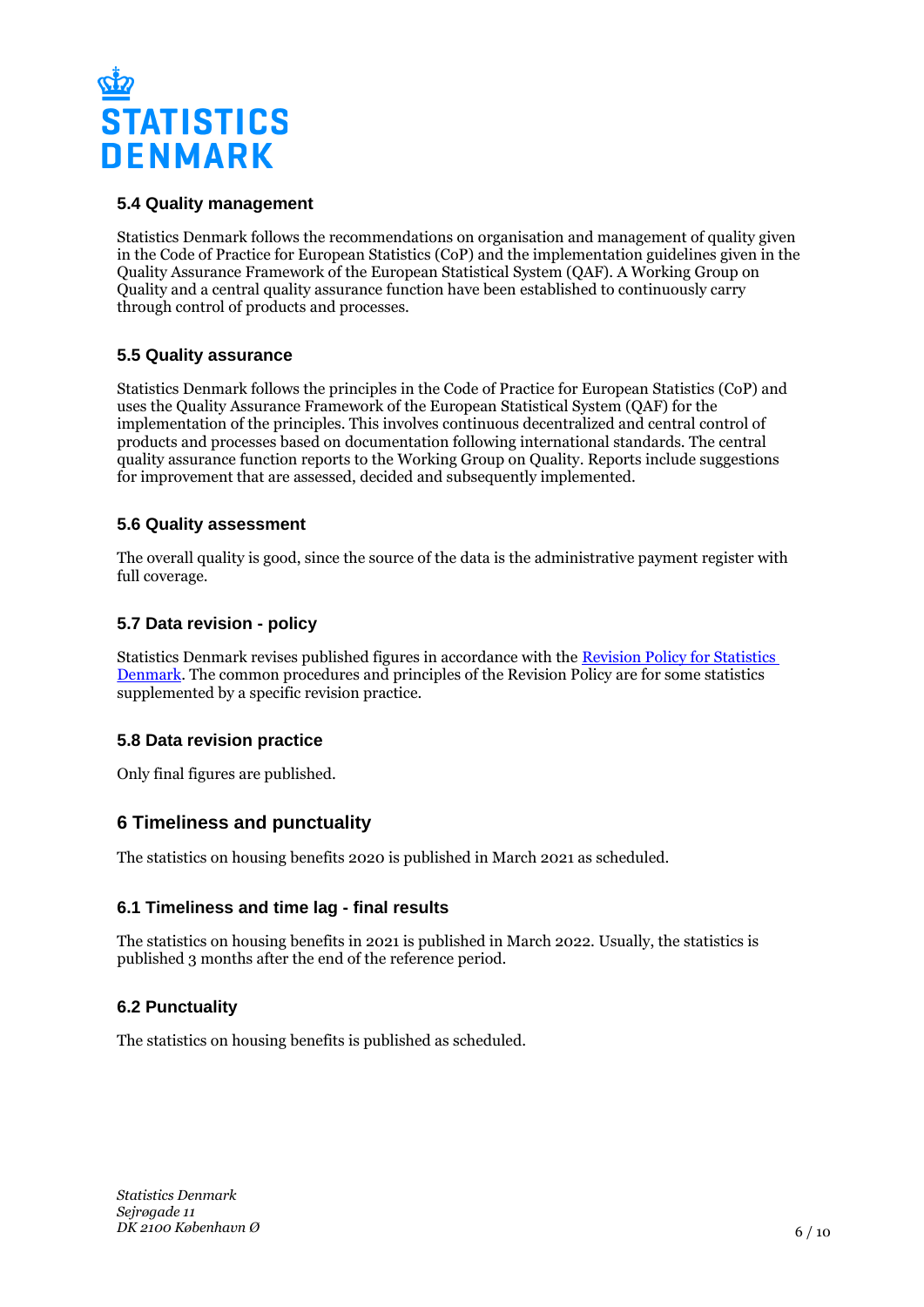

# **7 Comparability**

Statistics on housing benefits in Denmark date back to 1967. The statistics are comparable since 1983 in its current format. The statistics are produced according to common European guidelines and are therefore comparable to statistics from other countries published in Eurostat.

# **7.1 Comparability - geographical**

The statistics are produced according to common European guidelines and are therefore comparable to statistics from other countries published in Eurostat.

## **7.2 Comparability over time**

Figures from 1967 and 1977 are exclusive housing assistance to people in nursing homes. Before 1973, they paid housing benefit amount only recorded as annual figures. In order to make it comparable with the monthly figures are these divided by 12. The statistics are very high, especially on the variables of housing in total, and housing allowances in total. Renters, Owners, Cooperative members: good comparability over time. Anyway back to 1982. Since legislation has changed over the years, it is by significant changes in legislation, that it may be difficult to compare. Since 1982 there have been no actual data breaches. By contrast, there have been changes in terms of the types of housing benefits may occur. Housing benefits to pensioners homes were deleted in 1993, while new forms have come in the form of senior housing (1989) and group homes (1994). In 2003, legislation was amended for new disability pensioners and severely disabled, who were awarded disability pension after retirement reform, which came into force on 1 January 2003. They receive housing benefits according to special rules. In 2004, legislation amendments resulted that for households with persons who have received cash assistance for six consecutive months as a ceiling for the sum of cash benefits and housing benefits.

## **7.3 Coherence - cross domain**

Housing benefits are allocated (for non-pensioners and for early retirees who are awarded pensions after 1 January 2003) and housing allowances (for pensioners), but is granted to the household, not the participants. Therefore statistics may be difficult to compare with other statistics, which have persons or families as the unit. Housing benefits register has since 1982 had person linked to the household (applicant, the spouse and other people), making it possible to merge and compare with other statistics. There are no comparable statistics concerning. housing benefits in Denmark, but in BBR ie Buildings and Dwellings, information about all dwellings in Denmark, which can be identified by a dwelling address (but not by the person of those who live there). It is possible - for a fee - to link data statistics of housing benefits and BBR using the home address, but only for the month of December. Or linking with housing census, which contains social security numbers. The statistics on housing also includes the number of recipients (households) of housing benefit in older homes. The statistics "Social Resource Count" contains figures on the total number of homes for the elderly in Denmark, but the term "senior housing" covers different content in different statistics. The reason is that the term "senior housing" is perceived differently and legislation defines the concept elderly dwelling differently in different contexts.

# **7.4 Coherence - internal**

Not relevant for these statistics.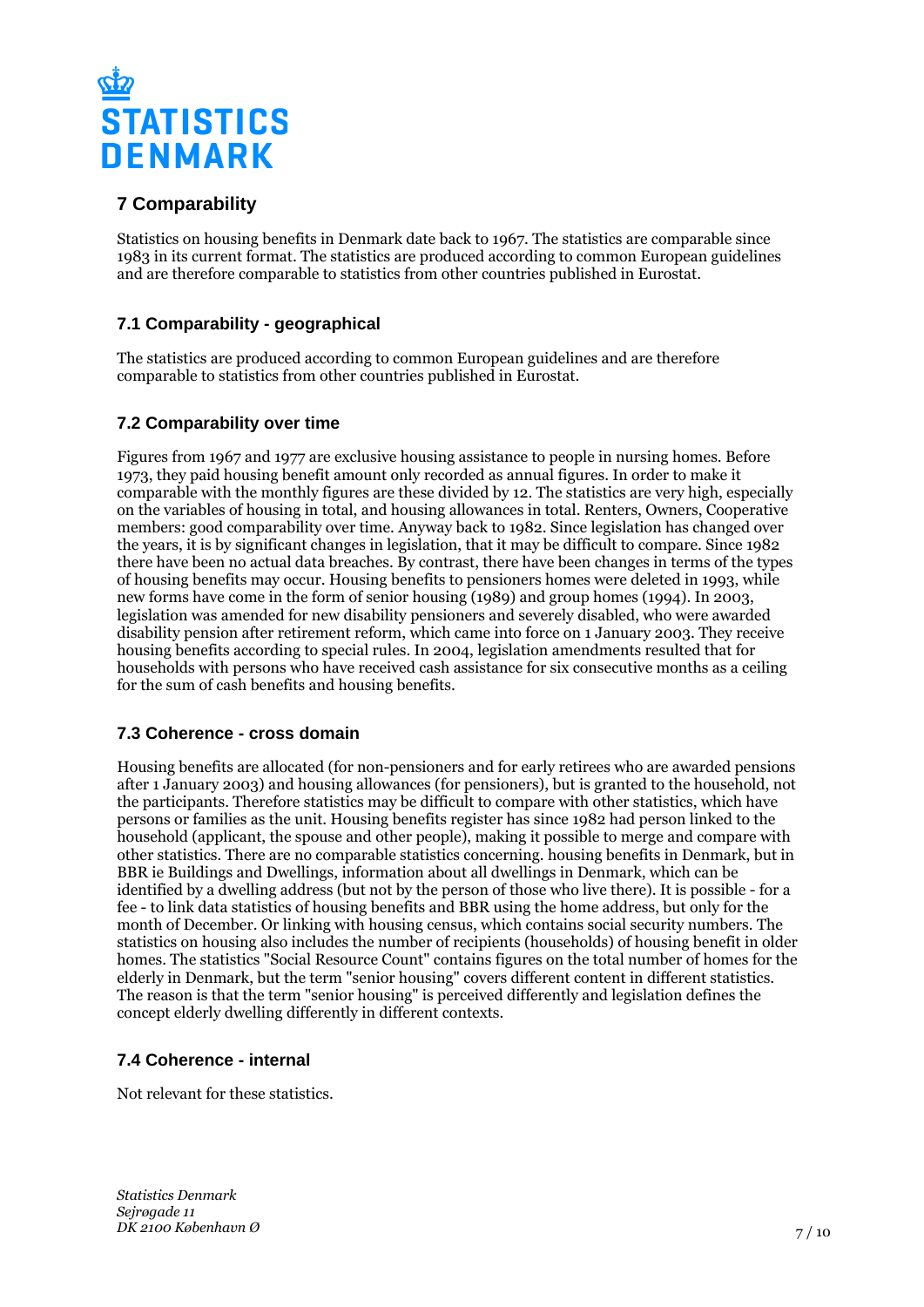

# **8 Accessibility and clarity**

These statistics are published yearly in Nyt fra Danmarks Statistik. Simultaneously, the statistics are published online at http://www.Statbank.dk under the subject [Adults receiving social benefits](https://www.statbank.dk/10047).

#### **8.1 Release calendar**

The publication date appears in the release calendar. The date is confirmed in the weeks before.

#### **8.2 Release calendar access**

The Release Calender can be accessed on our English website: [Release Calender.](https://www.dst.dk/en/Statistik/offentliggoerelser.aspx)

#### **8.3 User access**

Statistics are always published at 8:00 a.m. at the day announced in the release calendar. No one outside of Statistics Denmark can access the statistics before they are published.

#### **8.4 News release**

These statistics are published annually in a Nyt fra Danmarks Statistik (in Danish only).

#### **8.5 Publications**

These statistics feature in the [Statistical Yearbook.](https://www.dst.dk/en/Statistik/Publikationer)

#### **8.6 On-line database**

The statistics are published in the http://www.Statbank.dk under the subject [Adults receiving social](http://www.statbank.dk/10047)  [benefits](http://www.statbank.dk/10047) in the following tables:

- BOST63: Housing benefits by geographical region, benefit type, time and unit.
- BOST64: Housing benefits by age, benefit type, time and unit.

#### **8.7 Micro-data access**

Researchers and other analysts from authorized research institutions, can be granted access to the underlying micro-data by contacting [Research Services](http://www.dst.dk/en/TilSalg/Forskningsservice).

#### **8.8 Other**

DST Consulting [Customized solutions.](https://www.dst.dk/en/TilSalg/skraeddersyede-loesninger)

#### **8.9 Confidentiality - policy**

[Data Confidentiality Policy](https://www.dst.dk/ext/502998790/0/formid/data-confidentiality-policy-at-statistics-denmark--pdf) at Statistics Denmark.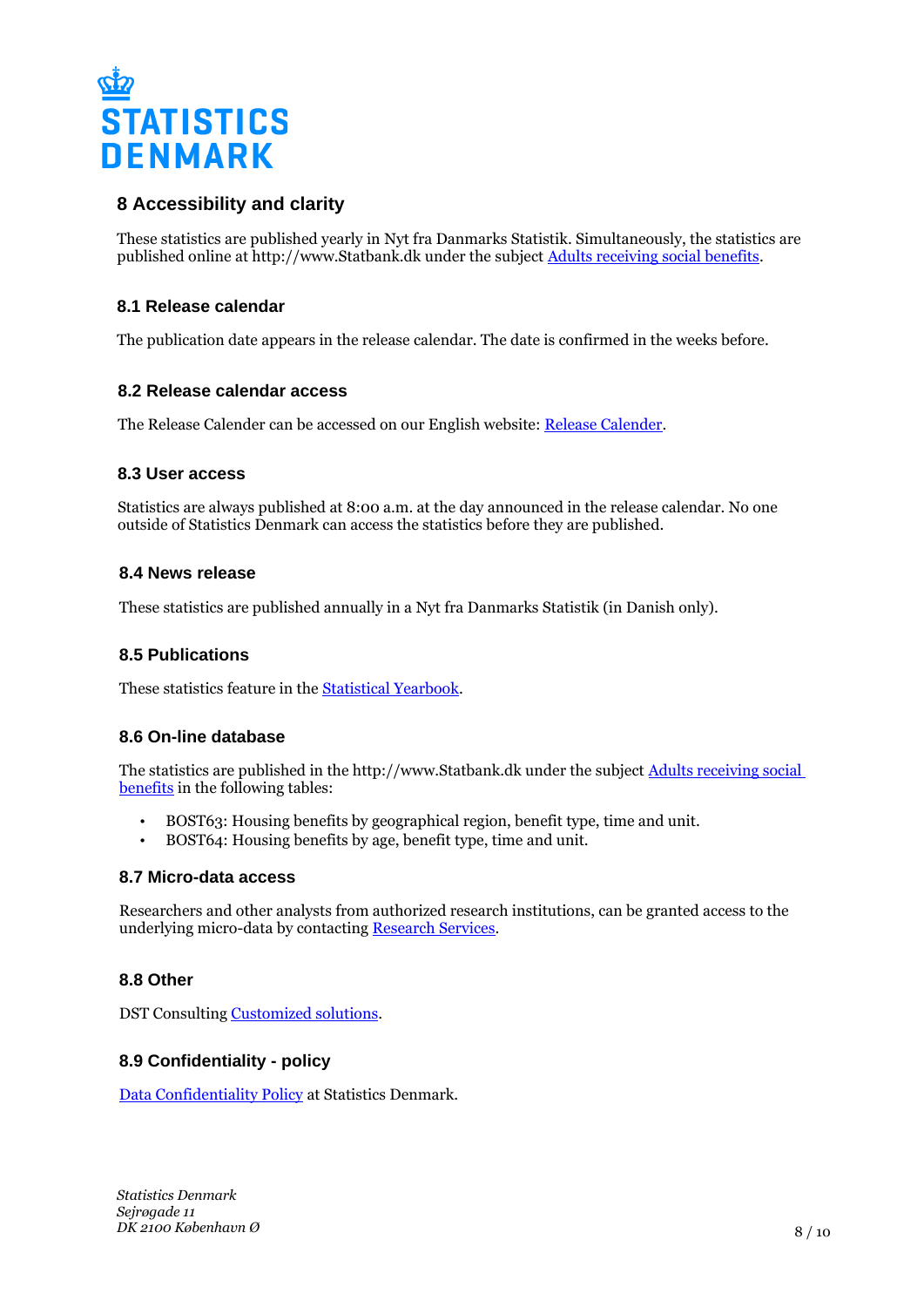

#### **8.10 Confidentiality - data treatment**

Information attributable to a specific individual is subject to discretion. These statistics are published at a level of aggregation so that it is not possible to identify individuals.

#### **8.11 Documentation on methodology**

Not relevant for these statistics.

#### **8.12 Quality documentation**

Results from the quality evaluation of products and selected processes are available in detail for each statistics and in summary reports for the Working Group on Quality.

# **9 Contact**

The administrative placement of these statistic are in the division of Labour and Income. The person responsible is Tine Cordes, tel. +45 3917 3407, e-mail: tco@dst.dk

#### **9.1 Contact organisation**

Statistics Denmark

#### **9.2 Contact organisation unit**

Labour and Income, Social Statistics

#### **9.3 Contact name**

Annesofie Thorup Olesen

## **9.4 Contact person function**

Responsible for the statistics

#### **9.5 Contact mail address**

Sejrøgade 11, 2100 Copenhagen

#### **9.6 Contact email address**

tco@dst.dk

#### **9.7 Contact phone number**

+45 3917 3407